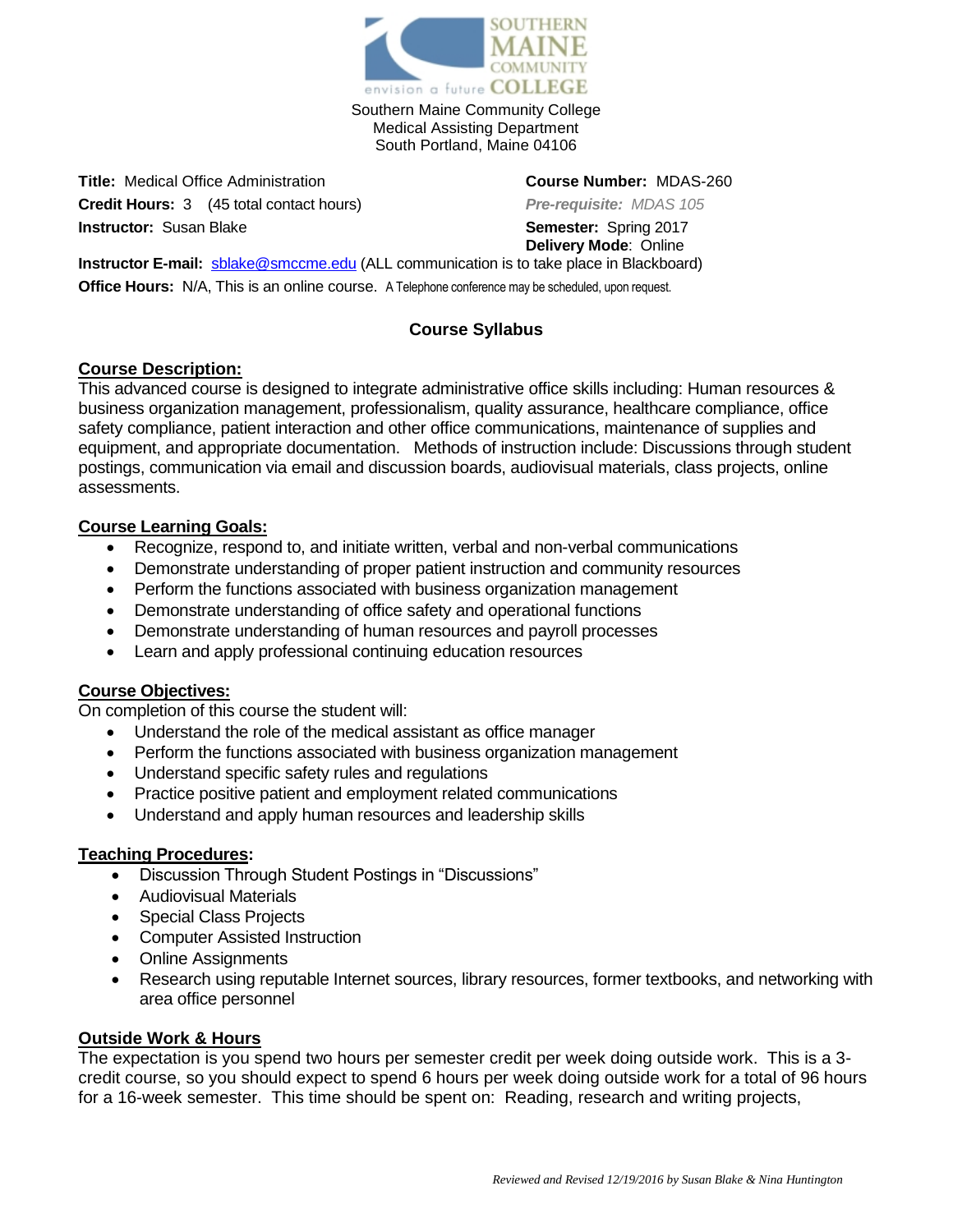

completing the self-assessments in the textbook, studying and preparing for online assessments, or working on other relevant assignments as directed.

#### **Student Evaluation and Grading:**

The final grade in the course is based on 15 quizzes, three equally-weighted assignments and a participation/discussion grade; specifically 15 opportunities to participate and 10 opportunities to engage in discussion (see participation and discussion guidelines below).

Quizzes 45%, Assignments 30%, Discussions & Participation 25%

#### **Grading System:**

- A 4.00 grade points per credit hour (100-93%)
- A- 3.67 grade points per credit hour (92-90)
- B+ 3.33 grade points per credit hour (89-87)
- B 3.00 grade points per credit hour (86-83)
- B- 2.67 grade points per credit hour (82-80)
- C+ 2.33 grade points per credit hour (79-77)
- C 2.00 grade points per credit hour (76-73)

#### **For MDAS and MHIT courses, 73 is the minimum acceptable passing grade.**

- C- 1.67 grade points per credit hour (72-70)
- D+ 1.33 grade points per credit hour (69-67)
- D 1.00 grade points per credit hour (66-63)<br>F 0.00 grade points per credit hour (62-0)
- 0.00 grade points per credit hour (62-0)

#### **Required Text**:

- Medical Office Management, Christine Malone, Pearson 2013, ISBN 13: 9780135060674
- This course will be hosted in Blackboard (Blackboard.smccme.edu)

#### **Medical Assisting Department Policy Regarding Attendance/Participation**: **Online Classes**

- 1. A student is required to log into the course once a week-failure to do so will result in an absence.
- 2. There will be two excused absences per semester. For each subsequent absence, the student's grade will drop a whole letter—i.e. for a student has a B or 83% average- their grade will automatically drop to a 73%.
- 3. Students are expected to be active participants and engage in all course activities. If a student does not log in and meaningfully engage for a period of *two consecutive weeks* the student will be withdrawn from the course.
- 4. Exceptions to the above are few and include situations like illness documented by a note from a physician or death in the immediate family reported via e-mail and confirmed. These would constitute an excused absence.

Exceptions to this policy will be evaluated at the discretion of the instructor teaching the course. The Medical Assistant Department Chair also has the option to evaluate instructor exceptions.

## **Discussions**

- All students must participate in the class discussions which, like the quizzes, must be completed by 11:59 on Saturday evenings (see course calendar for details/exceptions). Meaningful and thoughtful participation in the discussion is required and will be graded on a weekly basis. No time extensions will be granted.
- Meaningful participation will be defined as multiple, thoughtful posts and replies to fellow classmates throughout the weekly discussion period. Do not wait until the end of the week to post your answer to the discussion question. Thoughtful participation includes posting early (by Wednesday) so others have a chance to respond to your thoughts. Those who habitually post late in the week will not earn an A for the weekly discussion topic. The Discussion Rubric is available in the Gradebook. Please become familiar with the Grading Rubric during Week 1.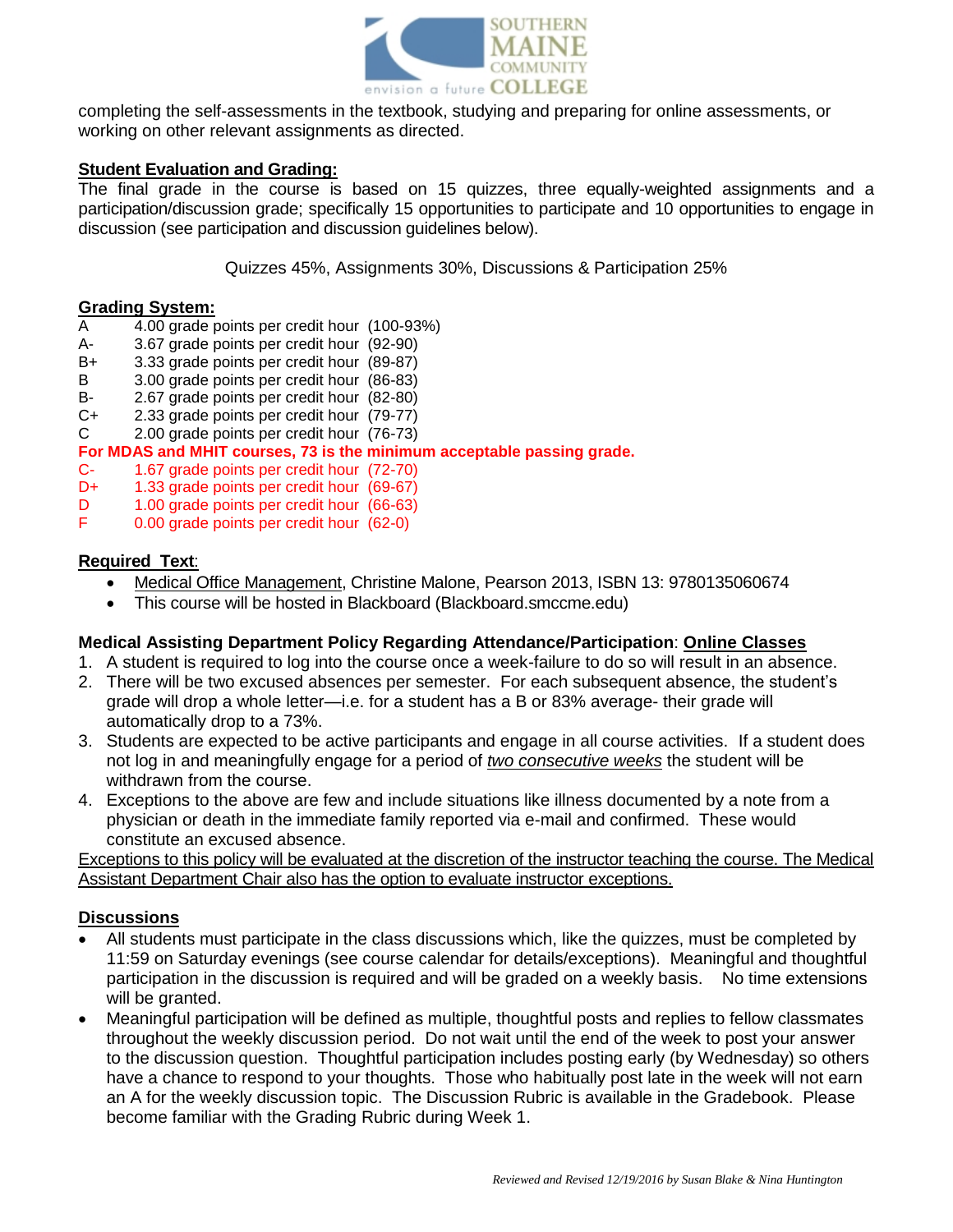

 I reserve the right to grade up or down depending on the quality of your posts and the effort put into them.

## **Quizzes:**

Students are expected to complete all assessments by the posted time. You must complete all quizzes on the first attempt and they are timed to expire at 11:59 on Saturday evenings, so do not procrastinate. The following policy has been enacted:

1. Assignments are due by the due date in all circumstances. Late submissions may be accepted at the instructor's discretion.

2. Any late submission must occur within three days of the due date and five points shall be deducted for each late date.

3. The student is to maintain communication with the instructor if there is an expected or real delay in submission.

## **Written Assignments:**

Written assignments must be submitted on or before the due date. Since these are given at the beginning of the semester with plenty of time to complete them, **late assignments will not be accepted except for verifiable extenuating circumstance.** 

All written assignments must be presented in **Microsoft Word DOC 97-03**, **PowerPoint format, or PDF format** and must be uploaded to the appropriate assignment in Blackboard. Name the document "Your Name Assignment X", where X is the week number for the assignment. See specific grading rubrics for each assignment. Generally, all written assignments are expected to be professional in tone with proper grammar and spelling and any sources should be cited properly.

## **Professionalism**

It is expected that you conduct yourself in the lab and the classroom as you would in a medical office. Professional dress attitude and language is expected at all times. Professionalism also includes punctuality, dependability and initiative. Be professionally dressed and ready to possibly go into the lab days this course meets.

## **Code of Professionalism**

- $\cdot$  student completes any assignment, test etc. on time
- $\cdot \cdot$  students send messages that are written professionally and respectful, with or concerns questions - text message language is inappropriate in any form of professional communicationi.e. email
- $\div$  student is ready to go- at the start of class
- $\div$  cell phones are off and not used during class
- opinions that differ from your colleagues or instructors are encourage however, a student will present their view diplomatically

#### **Course Sequence:**

Student MUST finish with a "C" 73% grade or better in all core courses prior to taking advanced core courses or participating in the PRACTICUM. Student is expected to meet all pre-requisites and take core courses in appropriate approved sequence.

Dismissal from the program may occur at any point in the semester, if a student violates safety standards, fails to adhere to professional conduct, or fails to meet the requirements of a clinical course or practicum warning, s/he will be dismissed from the Medical Assisting program.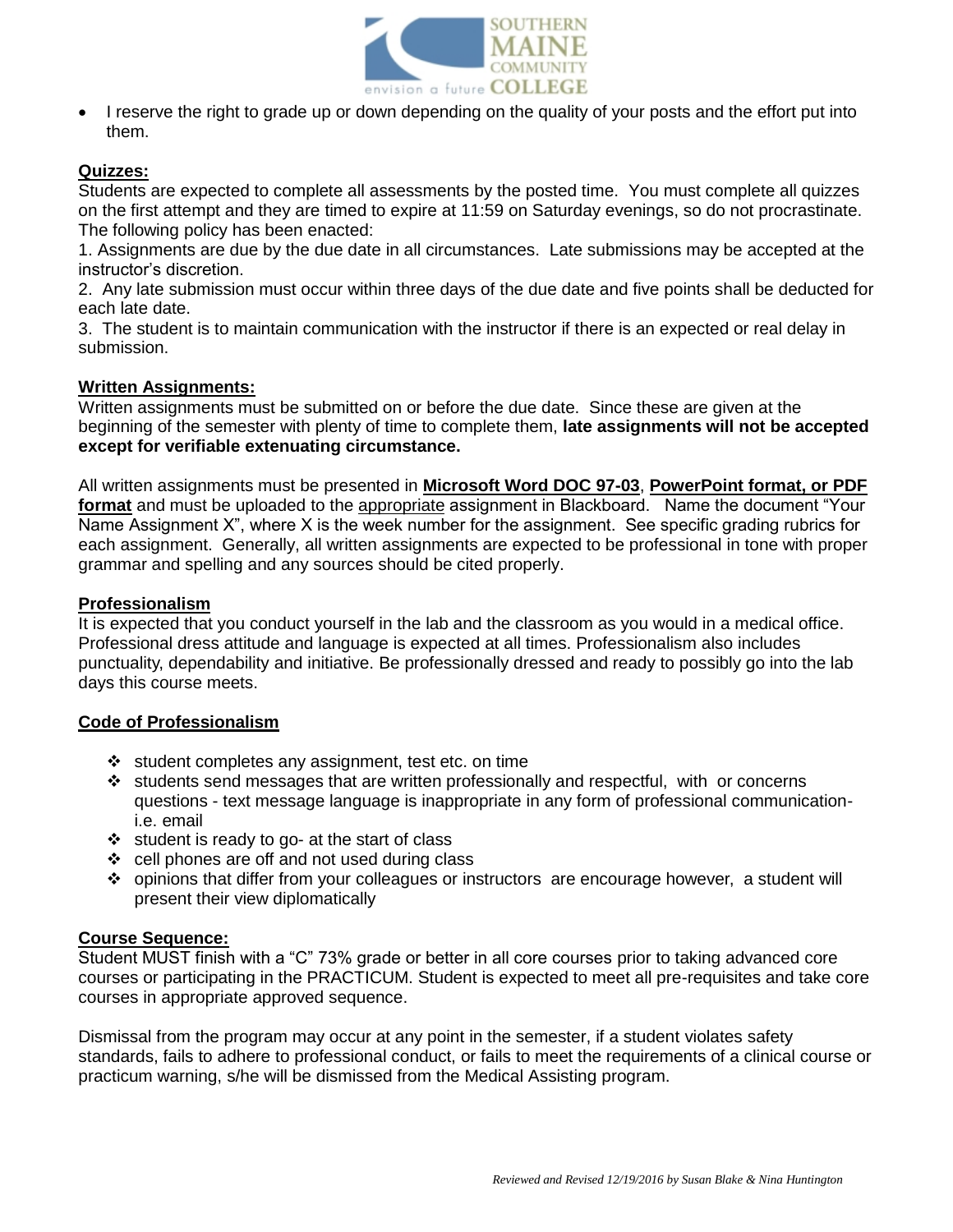

#### **Communication:**

All students will be expected to set up an email address, keep it current, and are responsible for checking their email for announcements and other communication. Students will have access to computers in SMCC computer labs and library. If the student does not maintain a valid e-mail, the student is still responsible for all missed information communicated. Students are expected to regularly check the online course site utilized by the course for any pertinent information, including course email within Blackboard (which is separate from SMCC email).

#### **Snow Policy:**

Staff and students should listen for specific SMCC announcements for class cancellations or postponement on local TV and radio stations. The following should serve as a guide for Medical Assisting Dept. students. Classes scheduled at SMCC will be held unless officially canceled as per institutional policy. Class absences will be recorded as usual on storm days unless SMCC is officially closed. If a class is cancelled it is expected the student check blackboard for any assignments/information that are posted. The student is responsible for this information even if the class day has been cancelled. *Online course assignments will be due regardless of weather.*

#### **Academic Achievement Center:**

The Academic Achievement Center is located next to the Library. They offer a wide range of services that include study techniques, test taking techniques, math, and writing tutoring.

#### **End-of-Course Evaluation**

Students complete evaluations for each course attended at SMCC. Evaluations are submitted online and can be accessed through the student portal. Students can access the course evaluations beginning one week before the end of classes. The deadline for submission of evaluations occurs Monday at 5 p.m. following the last day of the class. You will receive an e-mail to your student e-mail account when course evaluations are available.

#### **ADA Syllabus Statement**

Southern Maine Community College is an equal opportunity/affirmative action institution and employer. For more information, please call (207) 741-5798. If you have a disabling condition and wish to request accommodations in order to have reasonable access to the programs and services offered by SMCC, you must register with the Disability Services Coordinator, Sandra Lynham, who can be reached at 741- 5923. Further information about services for students with disabilities and the accommodation process is available upon request at this number. Course policies about online testing are modified to suit each individual's accommodations.

## **SMCC Pay-for-Print Policy**

Each semester students receive a \$20 printing credit. The balance resets at the end of the semester and any remaining credits are removed. The College's pay-for-print system monitors printing on all printers (including those in general access labs, library printers, Tutoring Services, Campus Center Lounge and technology labs). Be sure to log OUT of the system when you've finished your printing, to prevent unauthorized access to your account. Students can check the number of pages they have printed by using the Printing Balance tool available on SMCC computers (located in the lower right corner of the screen, near the clock). Departments with work study students who need to print documents for the department should contact the Help Desk at 741-5696 to have a special account set up. To find ways to reduce your printing charges, please go to the IT Help tab on My SMCC. If you have questions about the pay-for-printing policy or your printing charges, please contact the Help Desk at 741-5696 or send an email to [helpdesk@smccme.edu.](mailto:helpdesk@smccme.edu)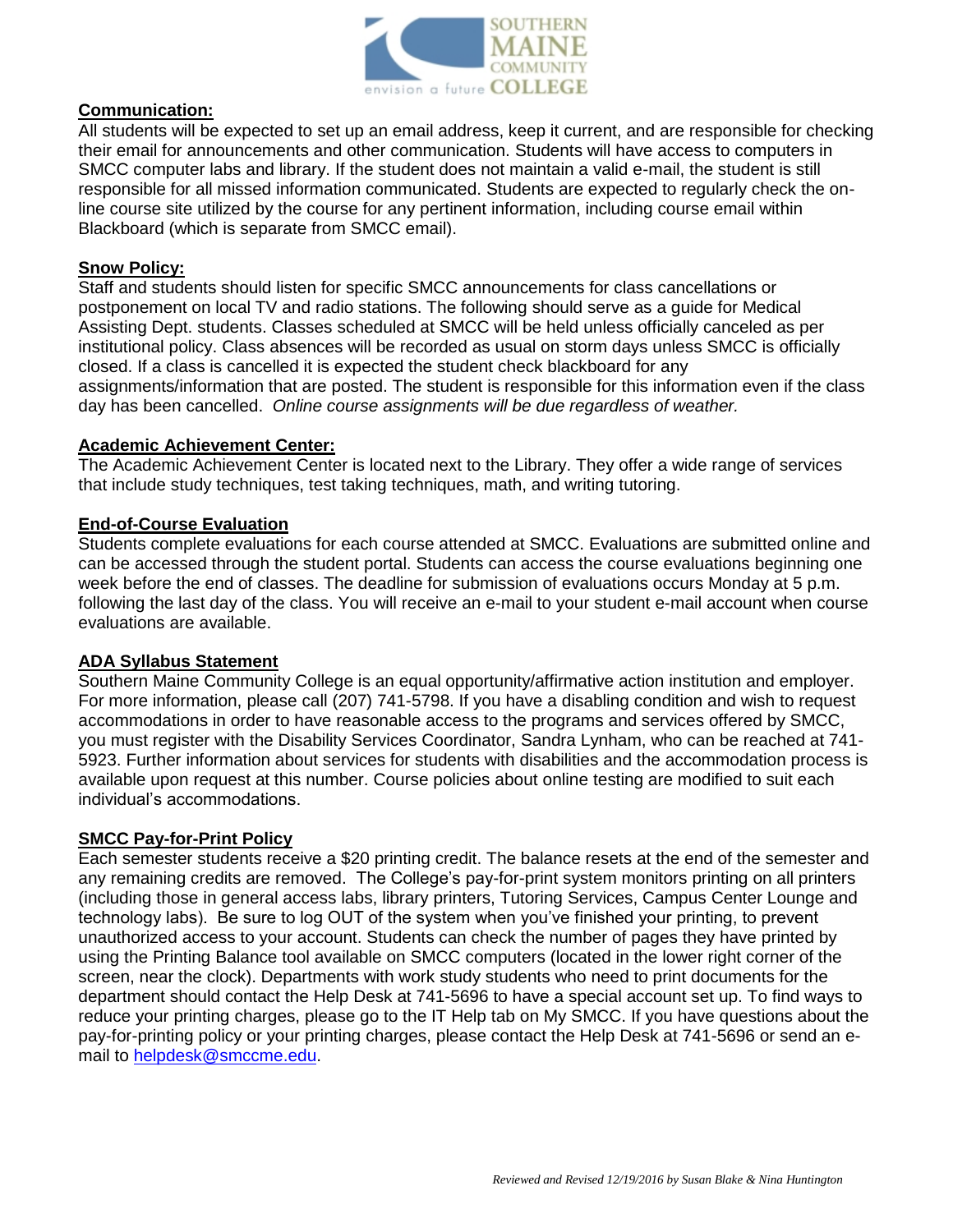

#### **Refunds**

Print jobs are eligible for a refund in the event of mechanical or electronic error on the part of the printer, print server, or software used to submit the job. Jobs are not eligible for a refund in cases where the job was not set up correctly, was submitted multiple times, or the student is not satisfied with the result. To request a refund, please bring the offending print to the IT Department in the basement of the Ross Technology Center. Refunds will be granted in the form of a credit to the student's account.

#### **Add-Drop Policy**

Students who drop a course during the one-week "add/drop" period in the fall and spring semesters and the first three days of summer sessions receive a 100% refund of the tuition and associated fees for that course. Please note any course that meets for less than the traditional semester length, i.e., 15 weeks, has a pro-rated add/drop period. There is no refund for non-attendance.

#### **Withdrawal Policy**

A student may withdraw from a course only during the semester in which s/he is registered for that course. The withdrawal period is the second through twelfth week of the Fall and Spring semesters and the second through ninth week of twelve-week Summer courses. This period is pro-rated for shorterlength courses

(usually 75 percent of course meeting times; please check with the Registration Office. To withdraw from a course, a student must complete and submit the appropriate course withdrawal form, available at the Registration Office. This process must be completed either in person or by using SMCC e-mail accounts.

#### **Plagiarism Statement**

If an instructor suspects that a student has knowingly committed a violation defined in the Maine Community College System Policy on Student Grade Appeals and Academic Misconduct, the instructor has the authority to review the alleged misconduct and determine the grade that the student should receive for the assignment and the course. The instructor may assign a failing grade for the assignment or course and may require the student to complete additional work for the course. The instructor may consult with the department chair and/or the College's chief academic officer prior to making such decisions. If a student seeks to challenge an instructor's determination, the student should submit a grade appeal. Grade appeal forms are available in the Advising Office on the South Portland Campus or in the administrative offices in the Learning Commons on the Midcoast Campus. An instructor may also refer the matter to the College's disciplinary officer for review under the procedures of the MCCS Student Code of Conduct.

*See detailed course calendar located on next page:*